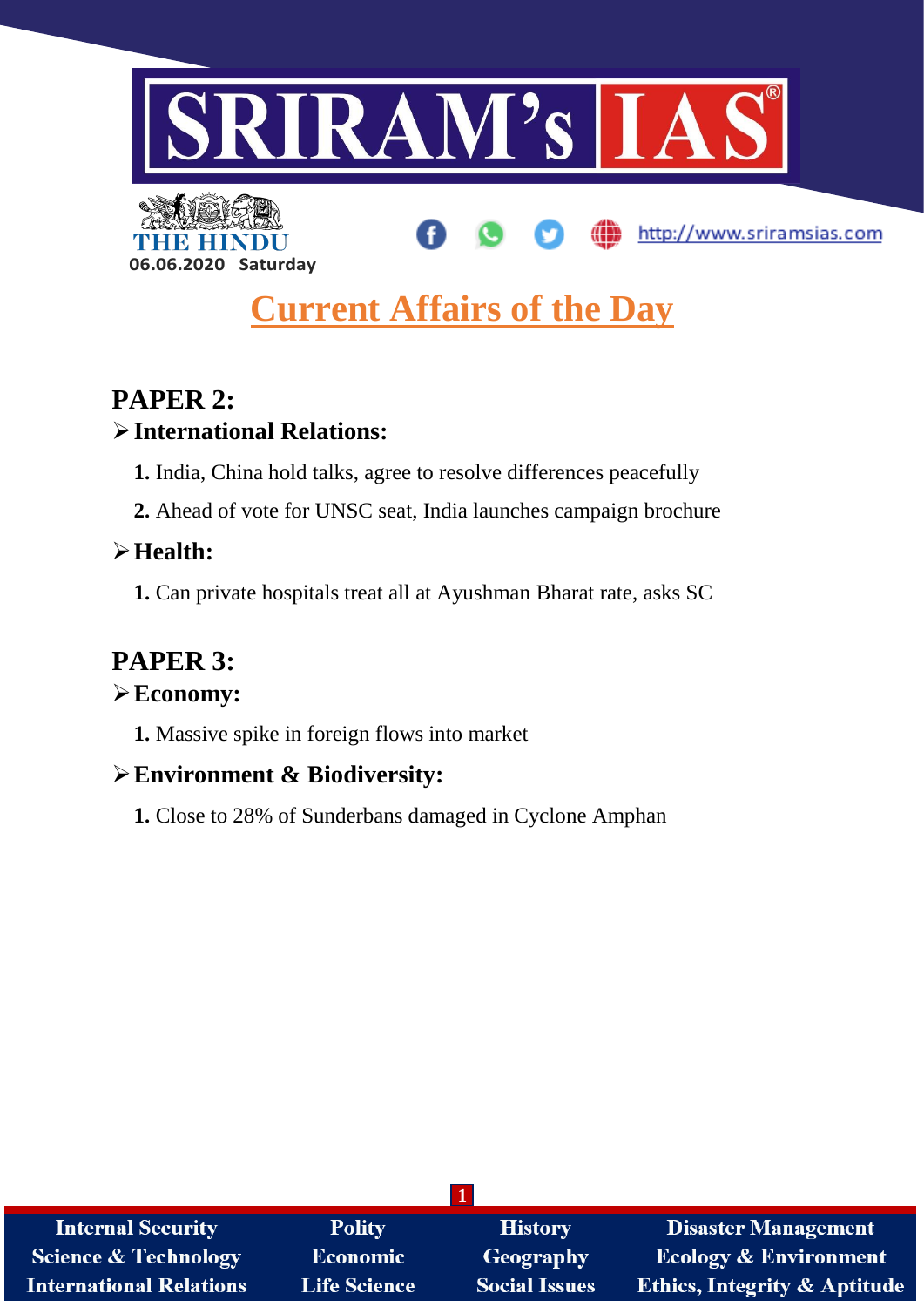

## THE HIN **06.06.2020 Saturday**

# **India, China hold talks, agree to resolve differences peacefully**

http://www.sriramsias.com

#### Both sides agreed to **Both sides Key outcomes:** handle differences agreed to  $\triangleright$  India and China held through peaceful implement the talks discussion bearing in consensus that two between their mind the importance of countries do not Foreign respecting each other's Ministries constitute a threat and agreed to sensitivities, concerns and to each other and do follow a not let differences aspirations and not allow consensus that them to become rise into differences disputes disputes should be **MINISTRY OF MINISTRY OF** handled peacefully **EXTERNAL AFFAIRS FOREIGN AFFAIRS** and should

not become disputes, in the highest-level diplomatic engagement since tensions along the Line of Actual Control (LAC) erupted in May.

- $\triangleright$  Both sides agreed to handle their differences through peaceful discussion bearing in mind the importance of respecting each other's sensitivities, concerns and aspirations and not allow them to become disputes.
- $\triangleright$  Two sides reviewed the state of bilateral relations, including the current developments.
- $\triangleright$  Both agreed to implement the consensus that the two countries do not constitute a threat to each other" and "do not let differences rise into disputes. It called for enhancing strategic mutual trust and properly managing differences.
- $\triangleright$  Both sides discussed planned initiatives to mark the 70th anniversary of diplomatic relations and ensure the relationship would be steered in the right direction.
- Military-level talks will be held between two Lieutenant Generals on Saturday.

### **Massive spike in foreign flows into market**

- $\triangleright$  In just under a week in June, the quantum of foreign flows into the equity market has surpassed that of any other month in the current calendar year.
- **Foreign portfolio investors (FPIs)** bought shares worth ₹20,814 crore in just five trading sessions in the current month. This is the highest in any month of 2020, with the previous high registered in May at ₹14,569 crore.

| <b>Internal Security</b>        | <b>Polity</b>       | <b>History</b>       | Disaster Management                     |  |
|---------------------------------|---------------------|----------------------|-----------------------------------------|--|
| <b>Science &amp; Technology</b> | <b>Economic</b>     | Geography            | <b>Ecology &amp; Environment</b>        |  |
| <b>International Relations</b>  | <b>Life Science</b> | <b>Social Issues</b> | <b>Ethics, Integrity &amp; Aptitude</b> |  |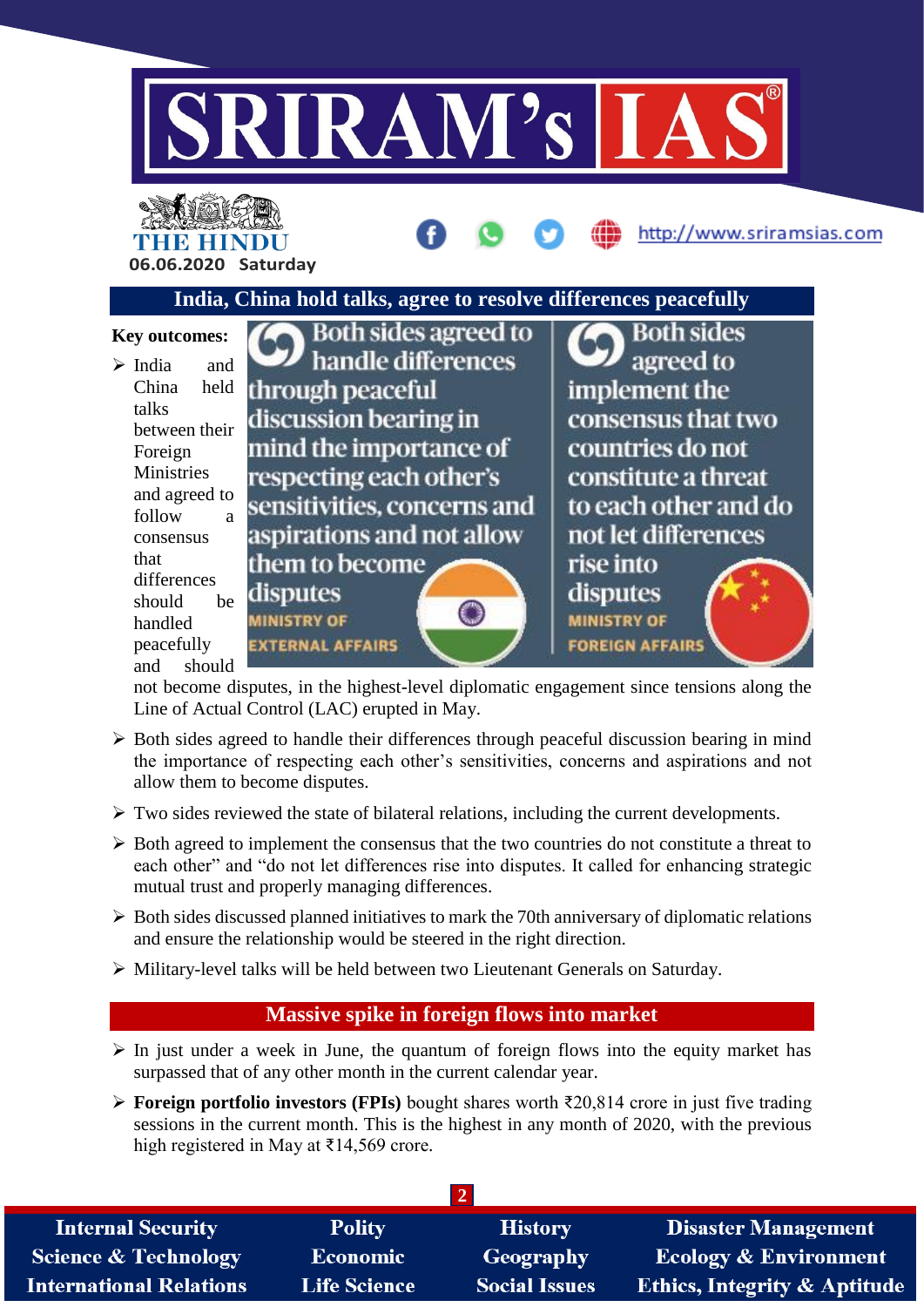



THE HI

**06.06.2020 Saturday**

#### **Difference between Foreign Portfolio Investment (FPI) and Foreign Direct Investment (FDI):**

- 1. FPI consist of securities and other financial like Bonds, Mutual Funds held by an investor in another country. It does not provide direct ownership of the asset and is relatively liquid. They are basically short term investors.
- 2. FDI lets an investor purchase a direct business interest in a foreign country. They are long term investments.

**Picking up** Foreign portfolio investors have bought shares worth

₹20,814 crore in just five trading sessions in June. This is the highest figure for any month this year



#### **Ahead of vote for UNSC seat, India launches campaign brochure**

#### **Key Points:**

- $\triangleright$  India will highlight international terrorism, United Nations reforms and Security Council expansion, streamlining the world body's peacekeeping operations and technology initiatives during its upcoming tenure as a non-permanent member of the **United Nations Security Council (UNSC)** in 2021-22.
- $\triangleright$  This will be the eighth time India will occupy a non-permanent UNSC seat, with its last stint in 2011-2012.

#### **Value Added Information**

**How are non- permanent members elected?**

- **Each year, the General Assembly elects five non-permanent members out of a total of 10, for a two-year term**.
- **Distribution of seats:** These 10 seats are distributed among the regions thus: five for African and Asian countries; one for Eastern European countries; two for Latin American and Caribbean countries; two for Western European and other countries.
- **Of the five seats for Africa and Asia, three are for Africa and two for Asia**; there is an informal understanding between the two groups to reserve **one for an Arab country**. The Africa and Asia Pacific group takes turns every two years to put up an Arab candidate.
- **Elections for terms** beginning in **even-numbered years** select two African members, and one each within Eastern Europe, Asia-Pacific, and Latin America and the Caribbean. Terms beginning in **odd-numbered years** consist of two Western

| <b>Internal Security</b>        | <b>Polity</b>       | <b>History</b>       | <b>Disaster Management</b>              |  |
|---------------------------------|---------------------|----------------------|-----------------------------------------|--|
| <b>Science &amp; Technology</b> | <b>Economic</b>     | Geography            | <b>Ecology &amp; Environment</b>        |  |
| <b>International Relations</b>  | <b>Life Science</b> | <b>Social Issues</b> | <b>Ethics, Integrity &amp; Aptitude</b> |  |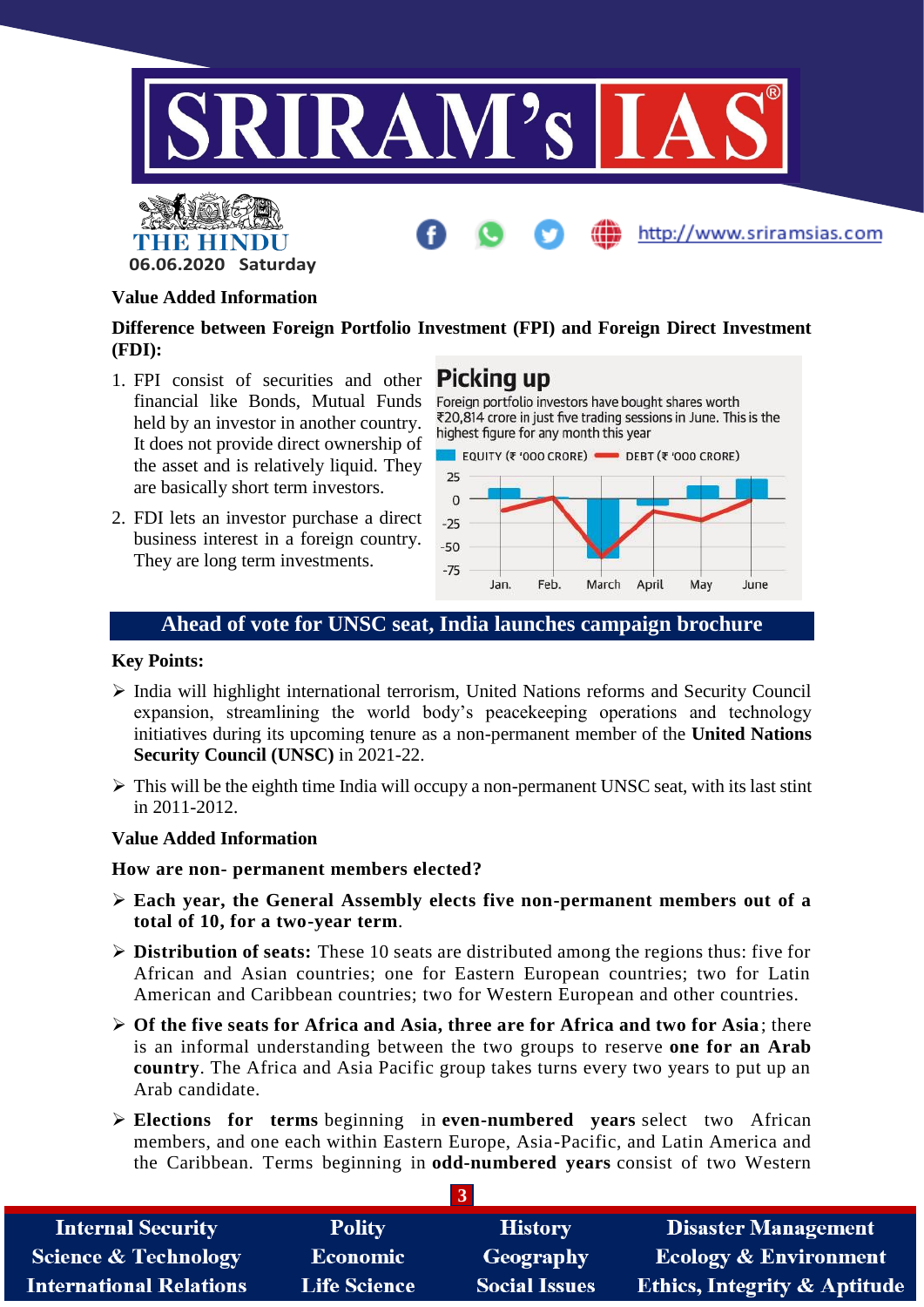

**06.06.2020 Saturday**

European and Other members, and one each from Asia-Pacific, Africa, and Latin America and the Caribbean.

 **Votes**: Irrespective of whether a country is a "clean slate" candidate and has been endorsed by its group, **it needs to secure the votes of two-thirds of the members present and voting at the General Assembly session** (a minimum of 129 votes if all 193 member states participate). When contested, **the elections for nonpermanent seats can be fraught and can go on for several rounds**, In 1975, there was a contest between India and Pakistan, which went to eight rounds. Pakistan won the seat that year. In 1996, India lost a contest to Japan.

#### **About UNSC:**

#### **What is it?**

- The United Nations Security Council (UNSC) is one of the organs of the United Nations and is charged with the maintenance of international peace and security.
- **Its powers include** the establishment of peacekeeping operations, the establishment of international sanctions, and the authorization of military action through Security Council resolutions; it is the only UN body with the authority to issue binding resolutions to member states.
- **Members:** The Security Council consists of **fifteen members**. Russia, the United Kingdom, France, China, and the United States—serve as the body's **five permanent members**. These permanent members can veto any substantive Security Council resolution, including those on the admission of new member states or candidates for Secretary-General.
- The Security Council also has **10 non-permanent members**, elected on a regional basis to serve **two-year terms**. The body's presidency rotates monthly among its members.

#### **Proposed reforms:**

 Reform of the United Nations Security Council (UNSC) encompasses **five key issues:** categories of membership, the question of the veto held by the five permanent members, regional representation, the size of an enlarged Council and its working methods, and the Security Council-General Assembly relationship. There is also a proposal to admit more permanent members.

#### **India's demands:**

 $\triangleright$  India has been calling for the reform of the UN Security Council along with Brazil, Germany and Japan for long, emphasising that it rightly deserves a place at the UN high table as a permanent member.

| <b>Internal Security</b>       | <b>Polity</b>       | <b>History</b>       | <b>Disaster Management</b>              |  |
|--------------------------------|---------------------|----------------------|-----------------------------------------|--|
| Science & Technology           | <b>Economic</b>     | Geography            | <b>Ecology &amp; Environment</b>        |  |
| <b>International Relations</b> | <b>Life Science</b> | <b>Social Issues</b> | <b>Ethics, Integrity &amp; Aptitude</b> |  |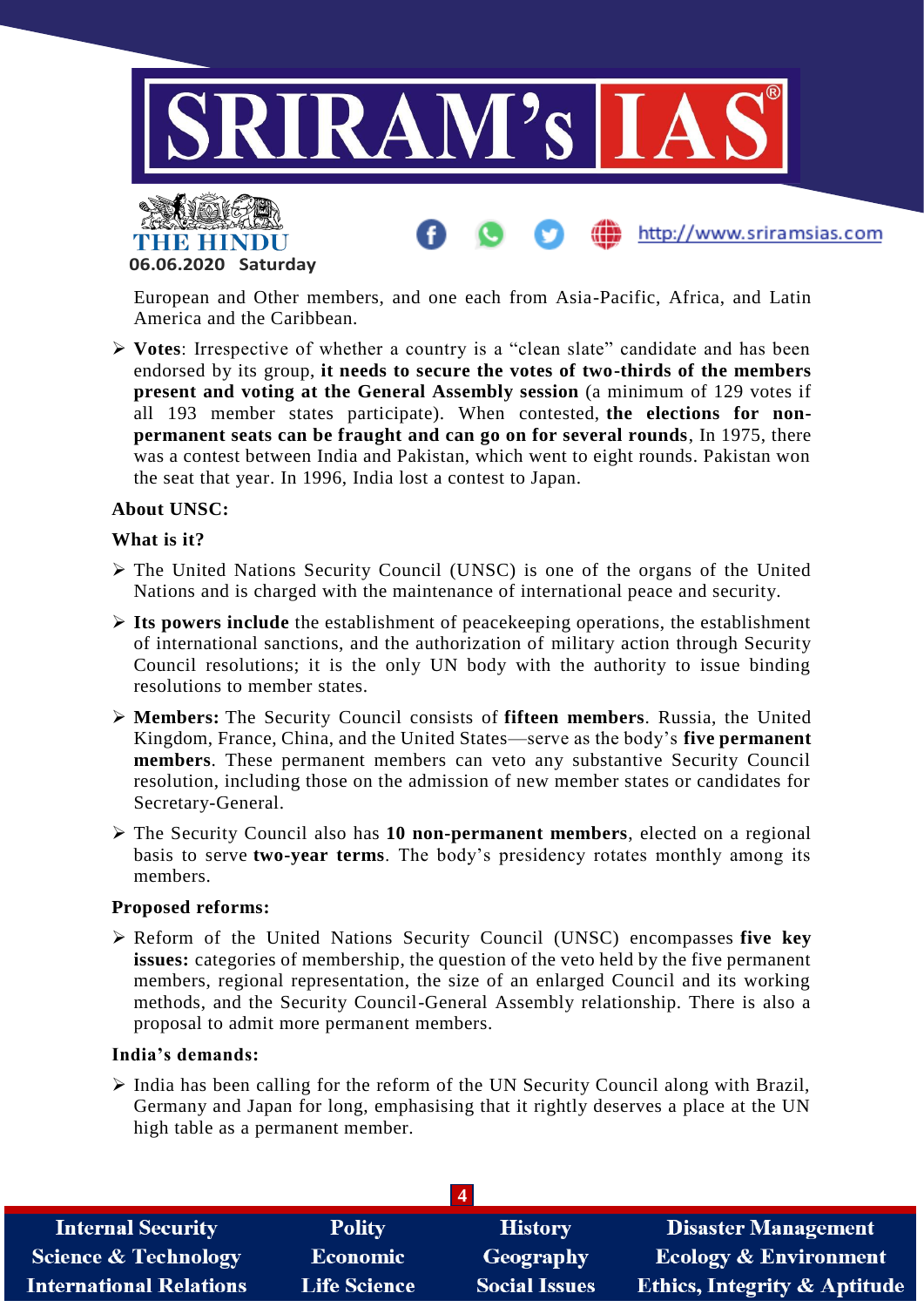





**Why India should be given a permanent seat in the council?**

- India was among the **founding members** of United Nations.
- It is the **second largest and a one of the largest constant contributor of troops to United Nations Peacekeeping missions**.
- It has been a member of UNSC for 7 terms and a member of G-77 and G-4, so permanent membership is a logical extension.

#### **Facts:**

- **The G4 Bloc:** Group of 4 countries, (Germany, Japan, Brazil, India) bidding for permanent seats in the UN Security Council.
- **The Coffee Club or Uniting for Consensus:** Group of countries opposed to the G4. They favoured the expansion of the non-permanent category of seats with members to be elected on a regional basis
- Italy, Spain, Argentina, Canada, Mexico, South Korea and Pakistan.

#### **Can private hospitals treat all at Ayushman Bharat rate, asks SC**

 $\triangleright$  The Supreme Court asked the government to respond to whether COVID-19 patients, who are not beneficiaries under the **Ayushman Bharat scheme**, can be

Why can't charitable hospitals who made huge profits and continue to make profits... let them continue... but why can't it be ensured that they do some service to society **SHARAD A. BOBDE,** Chief Justice of India.

treated in private hospitals at the same subsidised rates offered under the scheme.

#### **Value Added Information**

#### **About Ayushman Bharat:**

- Launched as recommended by **the National Health Policy 2017**, to achieve the vision of **Universal Health Coverage (UHC)**.
- This initiative has been **designed on the lines as to meet SDG and its underlining commitment, which is "leave no one behind"**.

| $\overline{5}$                  |                     |                      |                                         |
|---------------------------------|---------------------|----------------------|-----------------------------------------|
| <b>Internal Security</b>        | <b>Polity</b>       | <b>History</b>       | <b>Disaster Management</b>              |
| <b>Science &amp; Technology</b> | <b>Economic</b>     | Geography            | <b>Ecology &amp; Environment</b>        |
| <b>International Relations</b>  | <b>Life Science</b> | <b>Social Issues</b> | <b>Ethics, Integrity &amp; Aptitude</b> |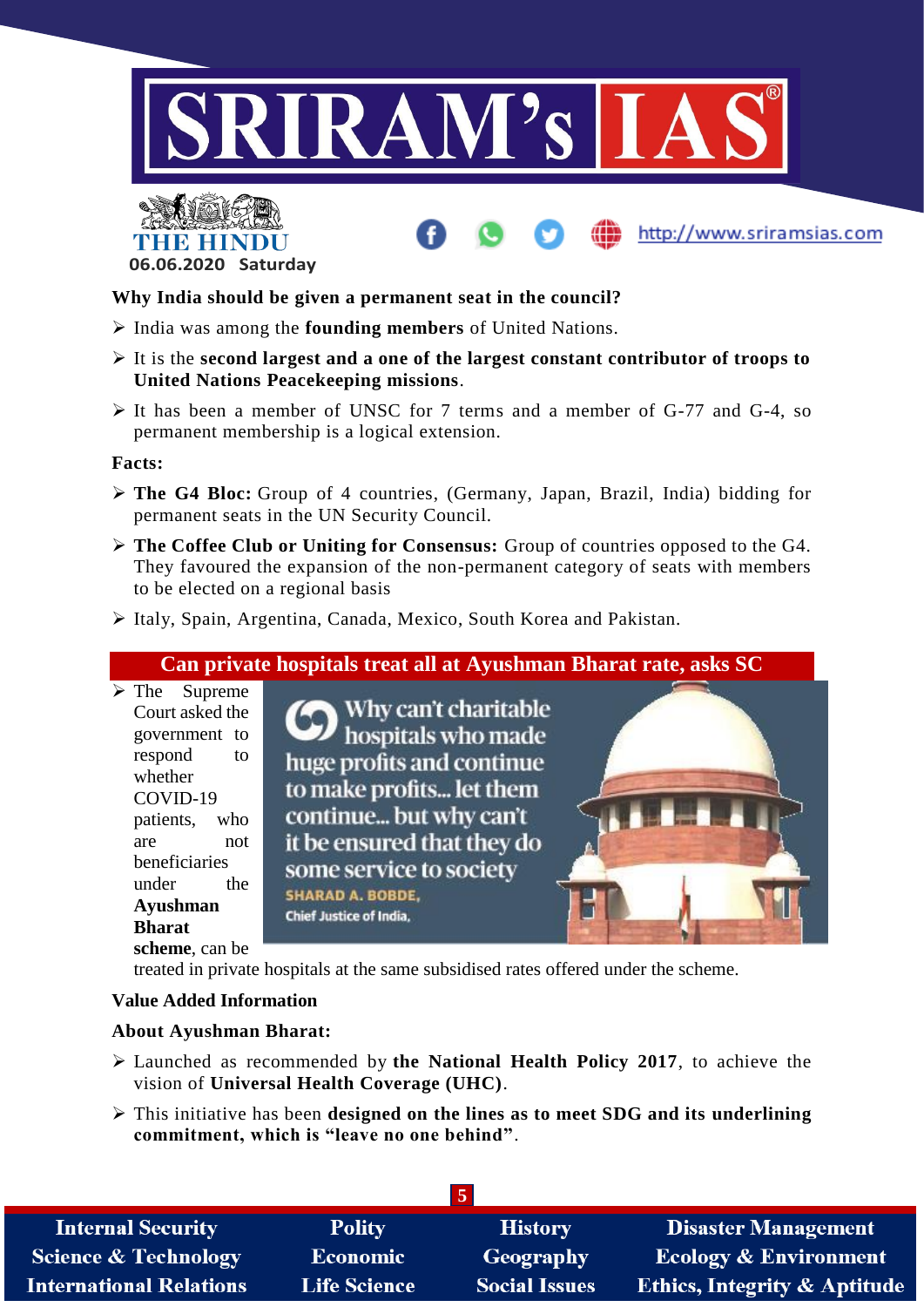

http://www.sriramsias.com



- **Aim**: to undertake path breaking interventions to holistically address health (covering prevention, promotion and ambulatory care), **at primary, secondary and tertiary level**.
- **Includes** the on-going centrally sponsored schemes **Senior Citizen Health Insurance Scheme (SCHIS) and Rashtriya Swasthya Bima Yojana (RSBY)**.

Ayushman Bharat adopts **a continuum of care approach**, comprising of two interrelated components, which are:

- 1. Health and Wellness Centres (HWCs).
- 2. Pradhan Mantri Jan Arogya Yojana (PM-JAY).

#### **Key Features of PM-JAY:**

- The **world's largest health insurance/ assurance scheme** fully **financed by the government**.
- It provides cover of **5 lakhs per family per year, for secondary and tertiary care hospitalization** across public and private empaneled hospitals in India.
- **Coverage**: Over 10.74 crore poor and vulnerable entitled families (approximately 50 crore beneficiaries) are eligible for these benefits.
- Provides **cashless access** to health care services for the beneficiary at the point of service.

#### **Benefits and significance:**

- $\triangleright$  Helps reduce catastrophic expenditure for hospitalizations, which pushes 6 crore people into poverty each year.
- $\triangleright$  Helps mitigate the financial risk arising out of catastrophic health episodes.

#### **Eligibility**:

- $\triangleright$  No restrictions on family size, age or gender.
- $\triangleright$  All pre–existing conditions are covered from day one.
- $\triangleright$  Covers up to 3 days of pre-hospitalization and 15 days post-hospitalization expenses such as diagnostics and medicines.
- $\triangleright$  Benefits of the scheme are portable across the country.
- $\triangleright$  Services include approximately 1,393 procedures covering all the costs related to treatment, including but not limited to drugs, supplies, diagnostic services, physician's fees, room charges, surgeon charges, OT and ICU charges etc.
- $\triangleright$  Public hospitals are reimbursed for the healthcare services at par with the private hospitals.

| <b>Internal Security</b>        | <b>Polity</b>       | <b>History</b>       | <b>Disaster Management</b>              |
|---------------------------------|---------------------|----------------------|-----------------------------------------|
| <b>Science &amp; Technology</b> | <b>Economic</b>     | Geography            | <b>Ecology &amp; Environment</b>        |
| <b>International Relations</b>  | <b>Life Science</b> | <b>Social Issues</b> | <b>Ethics, Integrity &amp; Aptitude</b> |